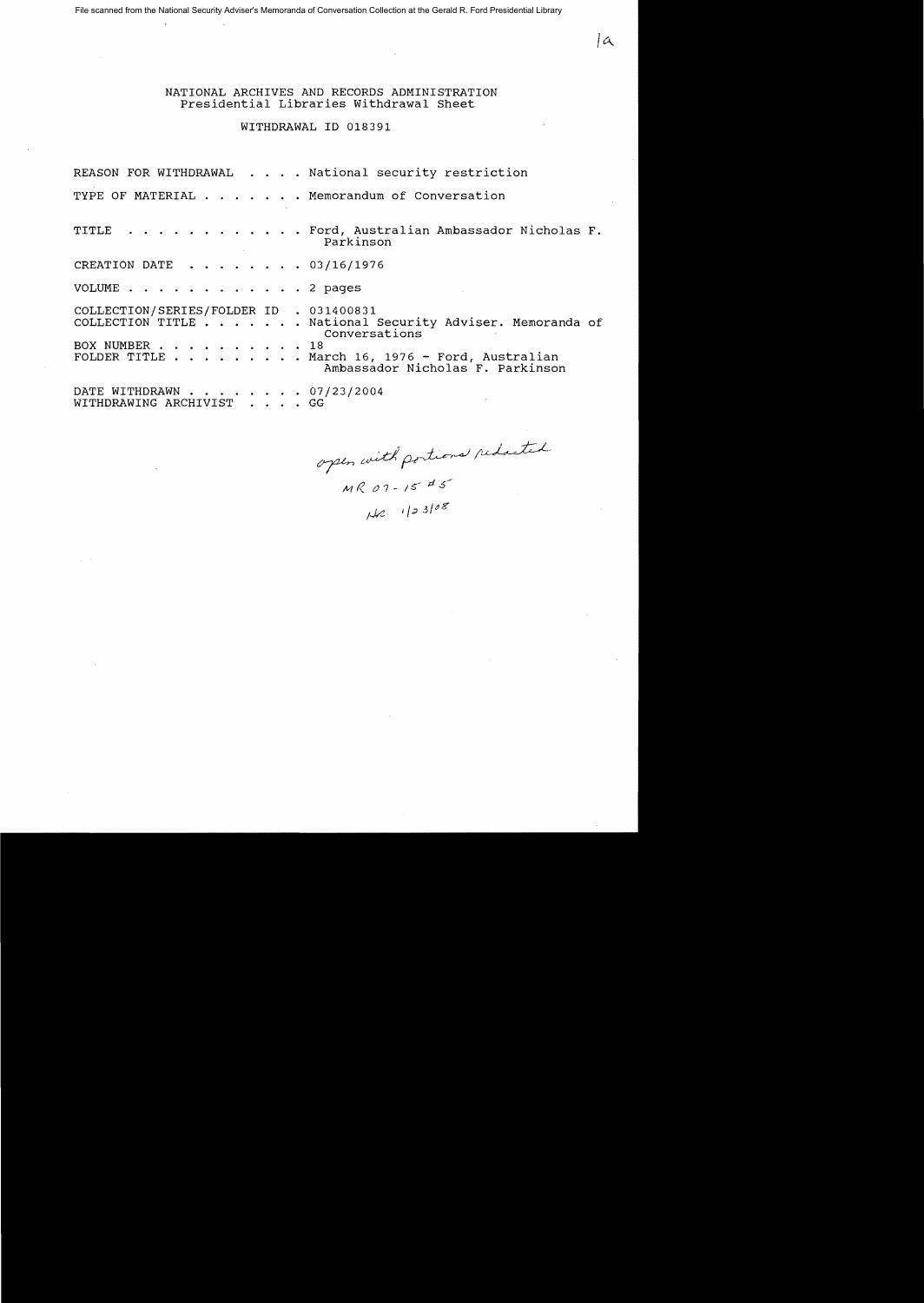$\overline{\texttt{SEGRET}}$  /NODIS/XGDS

THE WHITE HOUSE

WASHINGTON

**DECLASSIFIED . E.O. 12958 SEC. 3.6** WITH PORTIONS EXERPTED E.O. 12353 GEC. 1.5

MR 07-15#5 State Rev 3/12/04

PL NARA DATE 1/23/08

### MEMORANDUM OF CONVERSATION

PARTICIPANTS: President Ford

Amb. Nicholas F. Parkinson, Australian Ambassador Brent Scowcroft, Assistant to the President for National Security Affairs Philip Habib, Assistant Secretary of State for East Asian and Pacific Affairs Stuart W. Rockwell, Deputy Chief of Protocol

 $D00kt_{25/3/0}$ 

DATE & TIME: Tuesday - March 16, 1976  $2:00 - 2:14$  p.m.

PLACE: The Oval Office

SUBJECT: Presentation of Credentials

The press enters to take photographs. There is discussion of when Parkinson got here and the President's experience in the South Pacific during World War II. The press departs.]

Parkinson: Thank you very much for receiving me so soon after my arrival.

President: We are delighted to receive you. Please give my regards to the Prime Minister. We very much appreciate the very positive statements he has made about the United States and associated matters.

Parkinson: The Prime Minister asked me to give you a personal message. He says that you are the bulwark of the free world and we look to you to preserve us all from those who would do us ill. He is sorry that he couldn't get here last summer. He would like very much to come to visit but he thinks in light of everything the first half of 1977 would be best.

President: That sounds fine. Meanwhile I hope our two governments can continue our close cooperation. We intend to maintain a forceful presence in the area.

CLASSIFIED BY Breat Scourret EXEMPT FROM GENERAL DECLASSIFICATION SCHEDULE OF ENECUTIVE ORDER 116 EXEMPTION CATEGORY AUTOMATICALLY DECLASSIFIED -ON

<del>SECRET</del>/NODIS/XGDS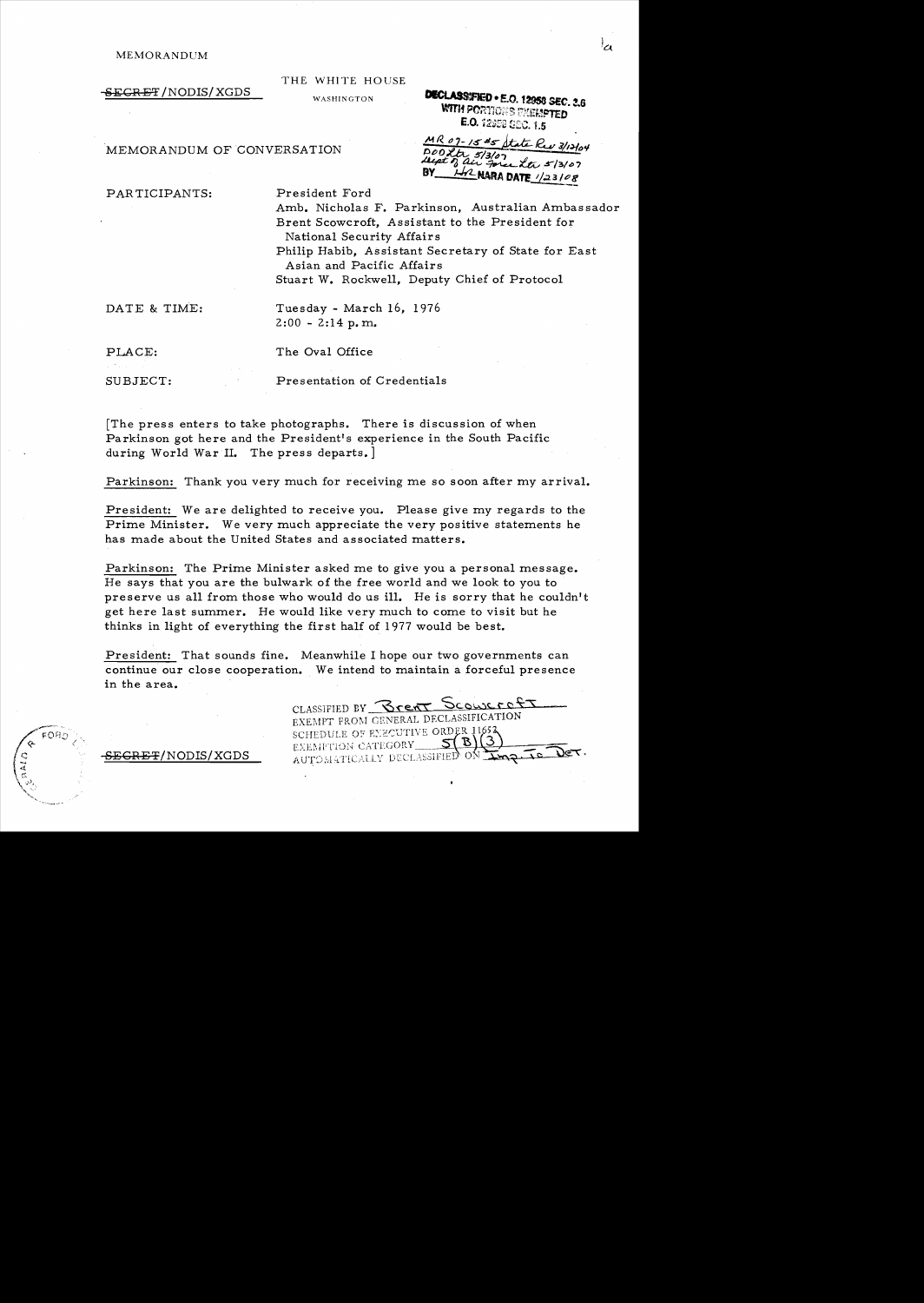### <del>SECRET</del>/NODIS/XGDS - 2 -

Parkinson: Thank you. The last part of the Prime Minister's message is that we consider ourselves a staunch ally and when we disagree at times we hope to do so quietly and in private.

President: I thank you for that assurance and I am sure our relationship will thrive.

Parkinson: I visited them only a short time ago. They are doing very well and our two forces cooperate very closely.

President: Are the bases in the boondocks?

Parkinson: Very much so. One is at the Woomera missile range and the Some live in the town there and the single ones live other at on the base.

We are well aware of the importance of the bases, and the Prime Minister spoke of their significance and is pleased to be contributing that way.

President: Please give him my best. I look forward to seeing him in 1977 if I am still around.

Parkinson: I am a novice but it looks good to me.

President: I think things are looking up.



<del>GRET</del>/NODIS/XGDS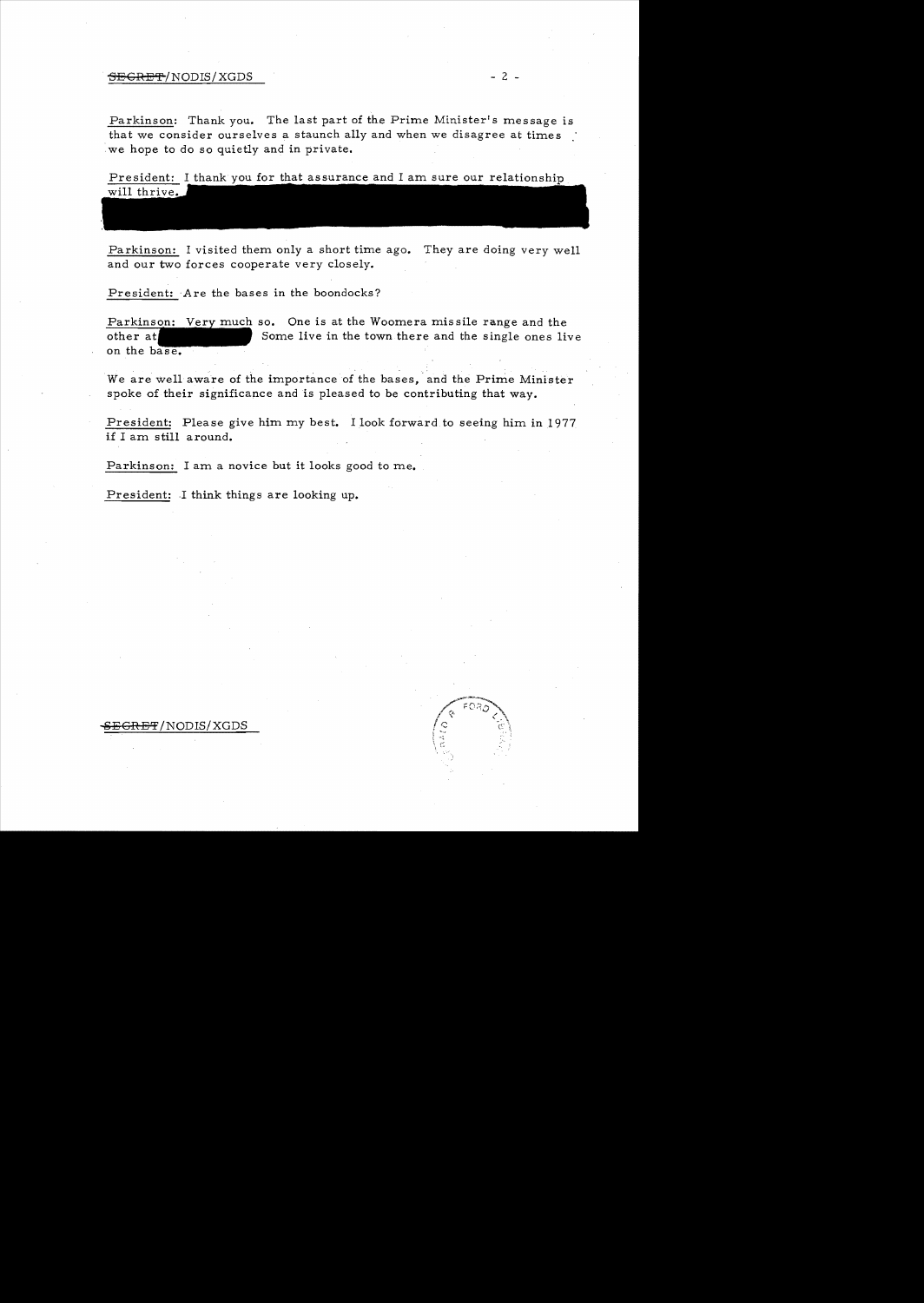### THE WHITE HOUSE

### WASHINGTON

#### **GDS** -GONFIDENTIAL

CREDENTIALS CEREMONY FOR THE AUSTRALIAN AMBASSADOR

> Tuesday, March 16, 1976  $2:00$  p.m. (10 minutes) The Oval Office

From: Brent Scowcroft

E.O. 12833 MR 07-15  $*5$  state Rw 3/12/14 **URA DATE** 1/23/08

ط١

#### I. PURPOSE

To accept the credentials of the appointed Ambassador from Australia, Nicholas Fancourt Parkinson.

### BACKGROUND, PARTICIPANTS & PRESS ARRANGEMENTS  $II.$

A. Background: Ambassador Parkinson succeeds Sir Patrick Shaw, who died in office last December. We have arranged an early appointment for him to present his credentials so that he may call on the Vice President prior to the latter's departure on his trip abroad, which includes an official visit to Australia.

Ambassador Parkinson, 50, was born in England and was educated in Australia receiving a B.A. degree from the University of Sydney. After service in the Royal Australian Air Force in World War II, Parkinson joined the Australian Department of External Affairs in 1951. He has served in Lebanon, Egypt, Hong Kong, the USSR, New Zealand, Malaysia, and in the Department of Foreign Affairs and the Joint Intelligence Organization in Canberra. From 1970 to 1974 he was Australia's High Commissioner to Singapore. Before coming to Washington as Ambassador, he was Deputy Secretary of the Department of Foreign Affairs.

### Bilateral Relations

Our bilateral relations with Australia are excellent. In the early 1970s, some divergencies in policy began to appear, particularly over Indochina; given the changes  $\mathrm{i}\mathbf{n}'$ .

**GDS**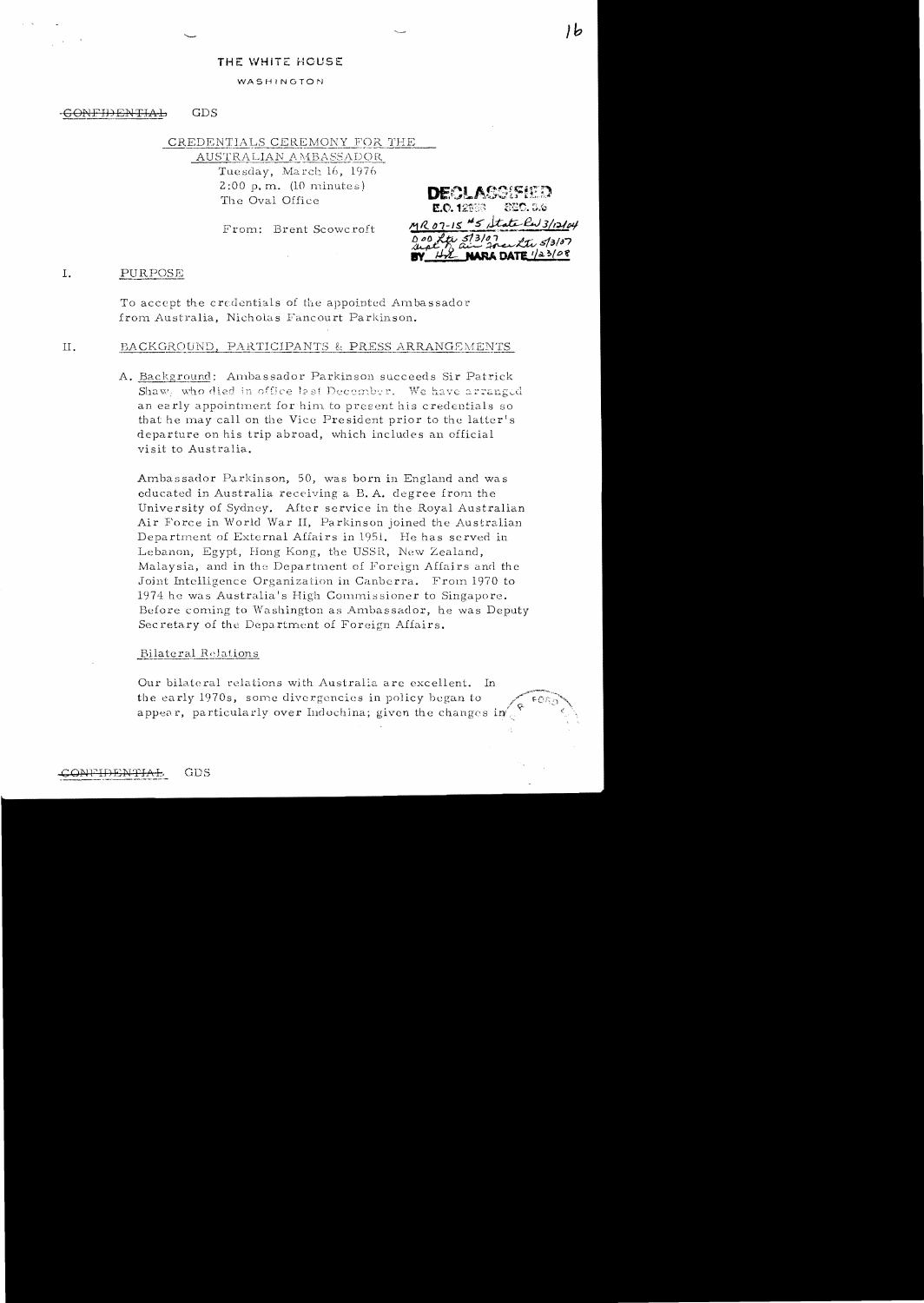U.S. policy toward the Soviet Union and the People's Republic of China, Australia believed it had more room for maneuver and independent initiatives. Differences reached their high point between December 1972 and mid-1974 under the Labor Party Government that E. Gough Whitlam headed. Whitlam publicly criticized some U.S. policies, and created some uncertainty concerning the tenure of our major defense-related installations in Australia. Relations improved during the last year of the Whitlam Government. The Fraser Government, which took office in December 1975 after a landslide election victory, has publicly supported U.S. foreign policy and defense interests. Most of the remaining bilateral problems seem on their way toward resolution.

# Significant Programs and Issues

ANZUS, our defense pact with Australia, which dates from 1951, plays a fundamental role in our security posture in the Pacific. We recently conducted a naval exercise with our ANZUS partners. We have three major defense-related installations in Australia, and several important NASA installations. These are not an issue in our relations at this time. We would like to resume visits (suspended since 1971) to Australian ports by our nuclear powered warships, and would like to locate an OMEGA Navigation Station in Australia; the Fraser Government has indicated that it will approve these projects. We are basically satisfied with Australia's defense cooperation in other areas and with Australia's present policies in Asia.

We expect to get Australia's support on most multilateral political and economic issues. Australia is also the site of an estimated \$6 billion in U.S. investment. We export about \$2 billion a year to Australia, and import about \$1 billion. There is a possibility of some friction on trade if Australia continues to impose restrictions on imports. Australia would like to export more meat to the U.S., but recognizes that the U.S. is the only major export market now open to Australian meat, and that our voluntary restraint system preserves Australia's share of the market.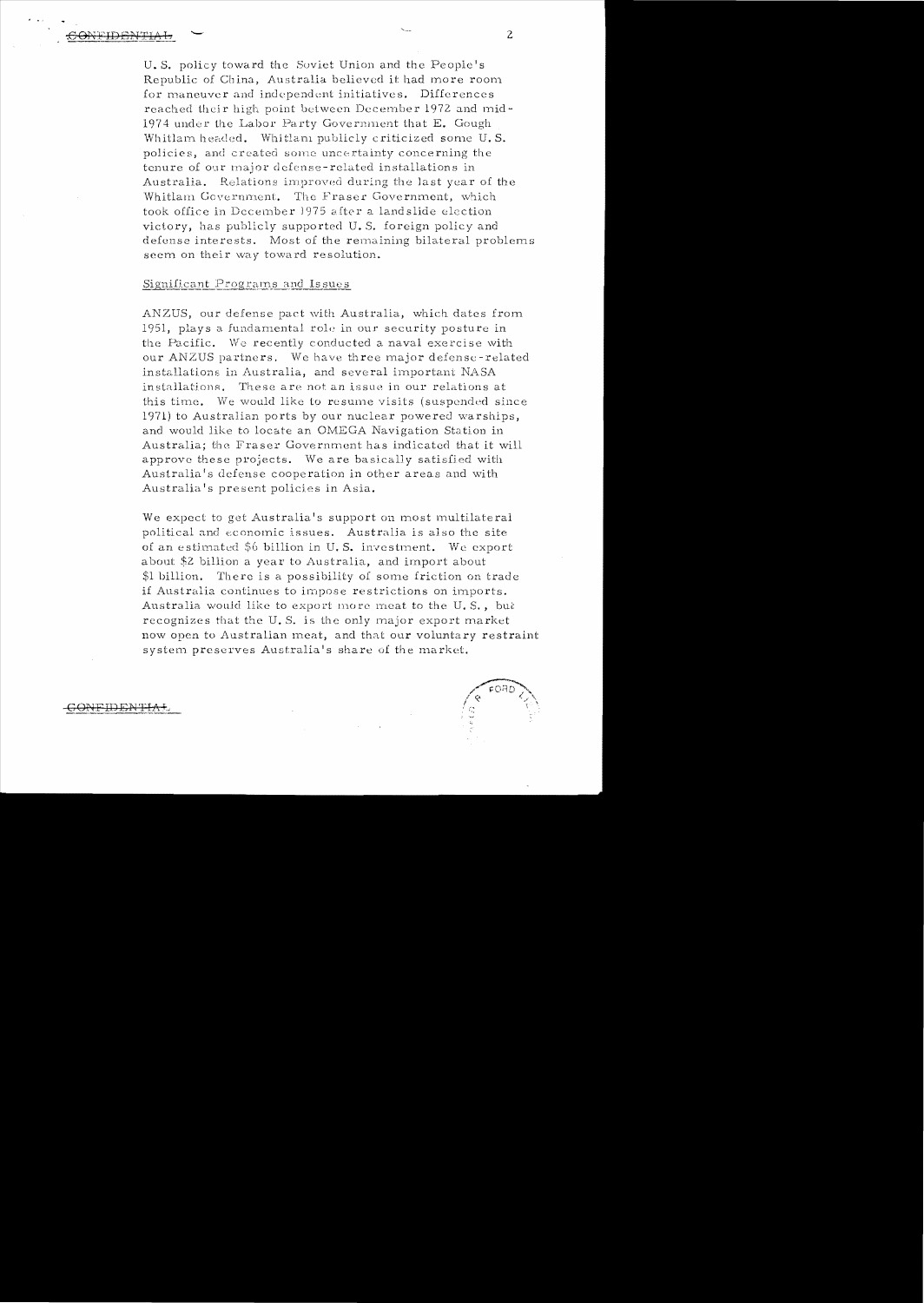- B. Participants: Deputy Chief of Protocol, Stuart W. Rockwell, will present the Ambassador to you. Assistant Secretary of State for East Asian Affairs Philip Habib and I will also be present.
- C. Press Arrangements: A routine press announcement will be made. There will be a photo opportunity.

#### III. TALKING POINTS

- 1. We continue to attach great importance to our close relations with Australia, and to the broad strategic relationship that the ANZUS alliance symbolizes.
- 2. We have noted with appreciation the statements of Prime Minister Fraser, Foreign Minister Peacock, and Defense Minister Killen regarding the global role of the United States, cir activities in the Indian Ocean, and visits by nuclear-powered warships.
- 3. We can assure Australia of our determination to continue the principal directions of U.S. foreign policy, and to support our friends and allies.
- 4. We believe that Australia has an important role to play in regional security and in assisting us in maintaining the global balance.
- 5. Australian political and economic support for the noncommunist states of Southeast Asia, as well as military cooperation with them., contributes to their self-confidence and improves the prospects for devcloprnent and security in that area.
- $6.$  We appreciate the extensive celebrations of the U.S. Bicentennial being planned in Australia.
- 7. The Vice President is Jooking fonvard to his visit to Australia later this month.

 $\sqrt{2}$ \ .-""